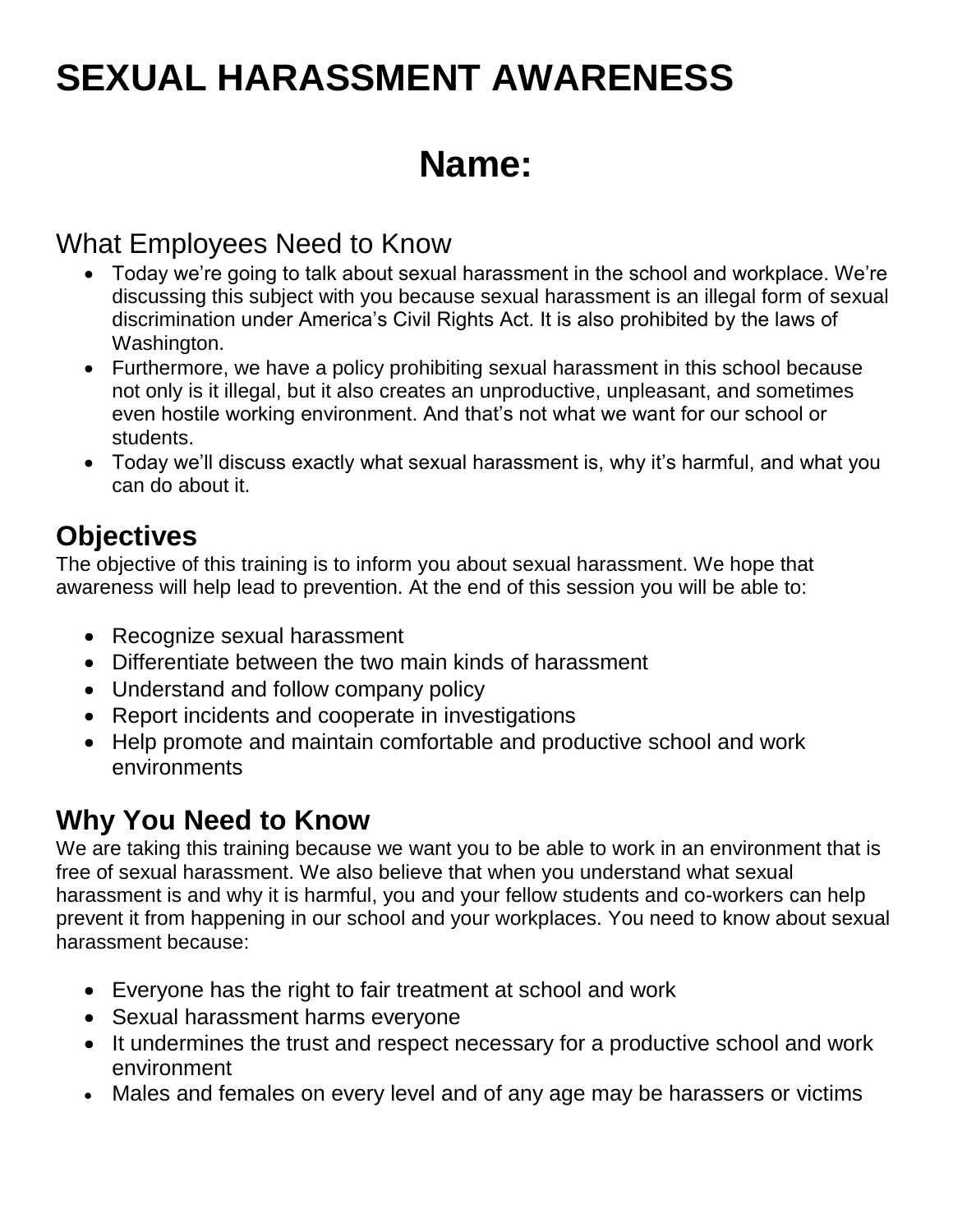### **Harassment and the Law**

Let's begin our examination of sexual harassment by considering what the law requires.

- Title VII of the Civil Rights Act generally prohibits employers with 15 or more employees from discrimination in employment based on race, color, national origin, religion, or sex.
- The courts have interpreted sexual harassment as a form of sex discrimination that is prohibited by Title VII.
- State civil rights and fair employment laws prohibit sexual harassment in the workplace.
- Equal Employment Opportunity Commission (EEOC) has issued a comprehensive definition of sexual harassment.

#### **EEOC defines sexual harassment as sexual conduct that is**:

#### Unwelcome

- o Sexual advances
- o Requests for sexual favors
- o Verbal or physical conduct of a sexual nature
- o Displays of sexually explicit or suggestive materials

#### Harmful

o Both the physical and emotional health of victims and witnesses are harmed, thereby negatively affecting the workplace atmosphere in general.

#### Illegal

o The bottom line is that all forms of sexual harassment are illegal.

Answer the first two questions below:

Question 1: What sets of laws (federal and state) define what is sexual harassment? List them below.

Question 2: Using the EEOC definition of sexual harassment and the criteria for identifying it, what do each of the three (3) components mean **in your own words**:

Unwelcome:

Harmful:

Illegal: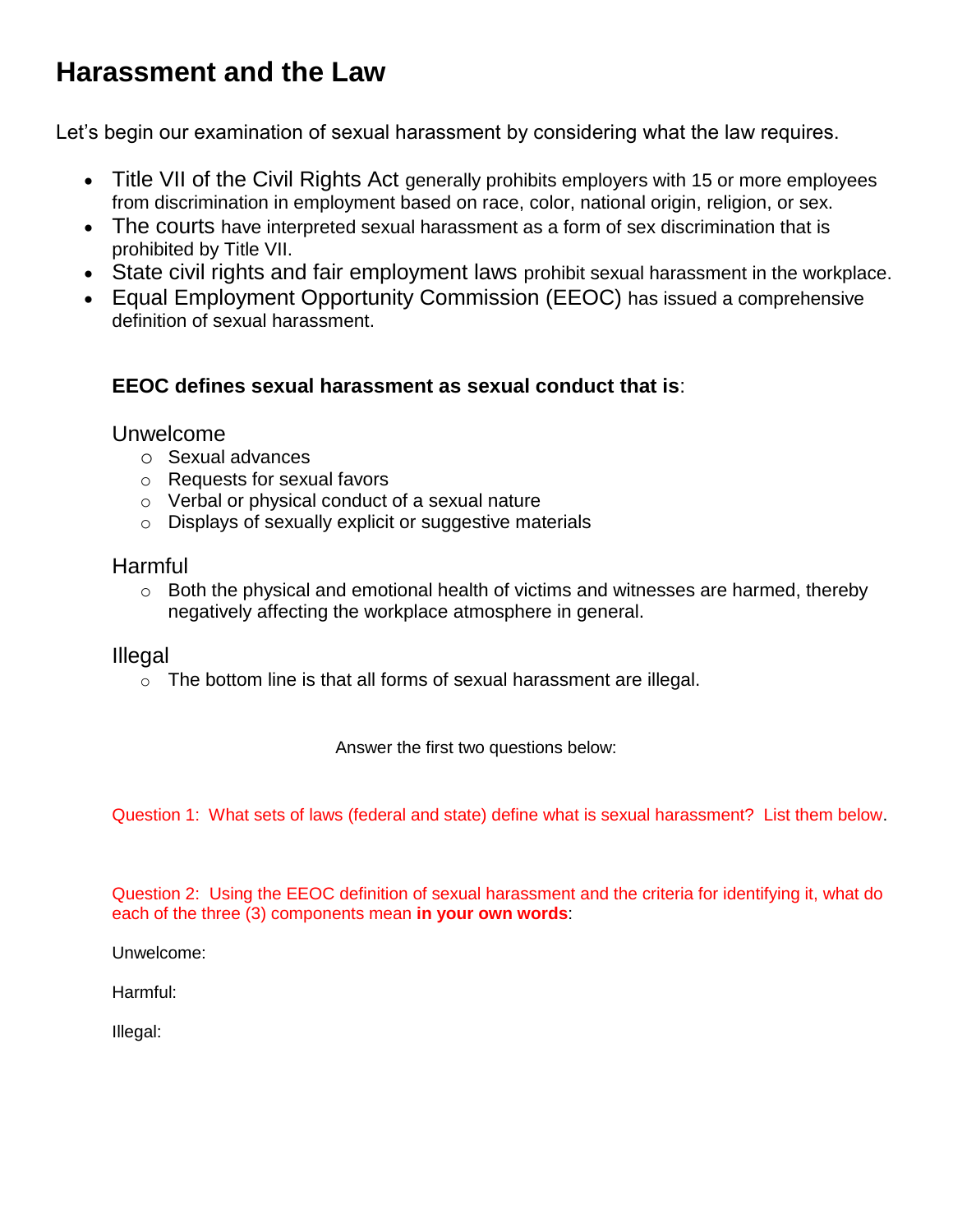### **Is this Sexual Harassment?**

A little later in the training, we'll get into a more specific definition of sexual harassment. But first let's take a moment now to play judge and decide whether these actions are harassment.

- A female employee wears miniskirts to work. Is she asking for sexual harassment? No. You must abide by the company dress code; if miniskirts are allowed, you have the right to wear them without fear of being harassed.
- A female supervisor makes frequent comments about a male employee's physique. Is this sexual harassment? Yes. Male employees can be the victims of sexual harassment and have the same protections under harassment laws.
- A male supervisor makes frequent comments about a male employee's physique Harassment? Yes. Sexual harassment can happen between people of the same gender. The key is not sexual orientation – that is, that the act is motivated by homosexuality – but that the act is sexual in nature.
- Two co-workers forward each other off-color jokes they receive in e-mails Is this sexual harassment? No. This exchange is not unwelcome. If one co-worker complains of sexual harassment because of receiving offensive jokes, the claim probably won't stand, because the co-worker has participated by also sending off-color jokes and not indicating that they were offensive. However, these types of jokes would probably violate the employer's code of conduct.
- An employee asks a co-worker out Harassment? No. Asking a co-worker out is not considered sexual harassment. It's important to take no for an answer, however. Repeated overtures can turn into harassment.
- Two co-workers develop a personal relationship Is this sexual harassment? No. People can – and do – form relationships with co-workers. As long as the relationship is consensual, it is not considered sexual harassment. Remember that only unwelcome conduct of a sexual nature is unlawful.
- An employee posts a swimsuit calendar in his work area Is this sexual harassment? Yes. Under the EEOC definition, posting a swimsuit calendar qualifies as "a visual display of explicit or suggestive materials."
- An employee posts a male pinup in her work area Sexual harassment? Yes. It doesn't matter if the "visual display" is of a woman or a man.
- A good customer makes provocative comments to employees Is this sexual harassment? Yes. Customers or clients can be guilty of sexual harassment.

Question 3: Is asking a co-worker out on a date considered sexual harassment? Explain why or why not?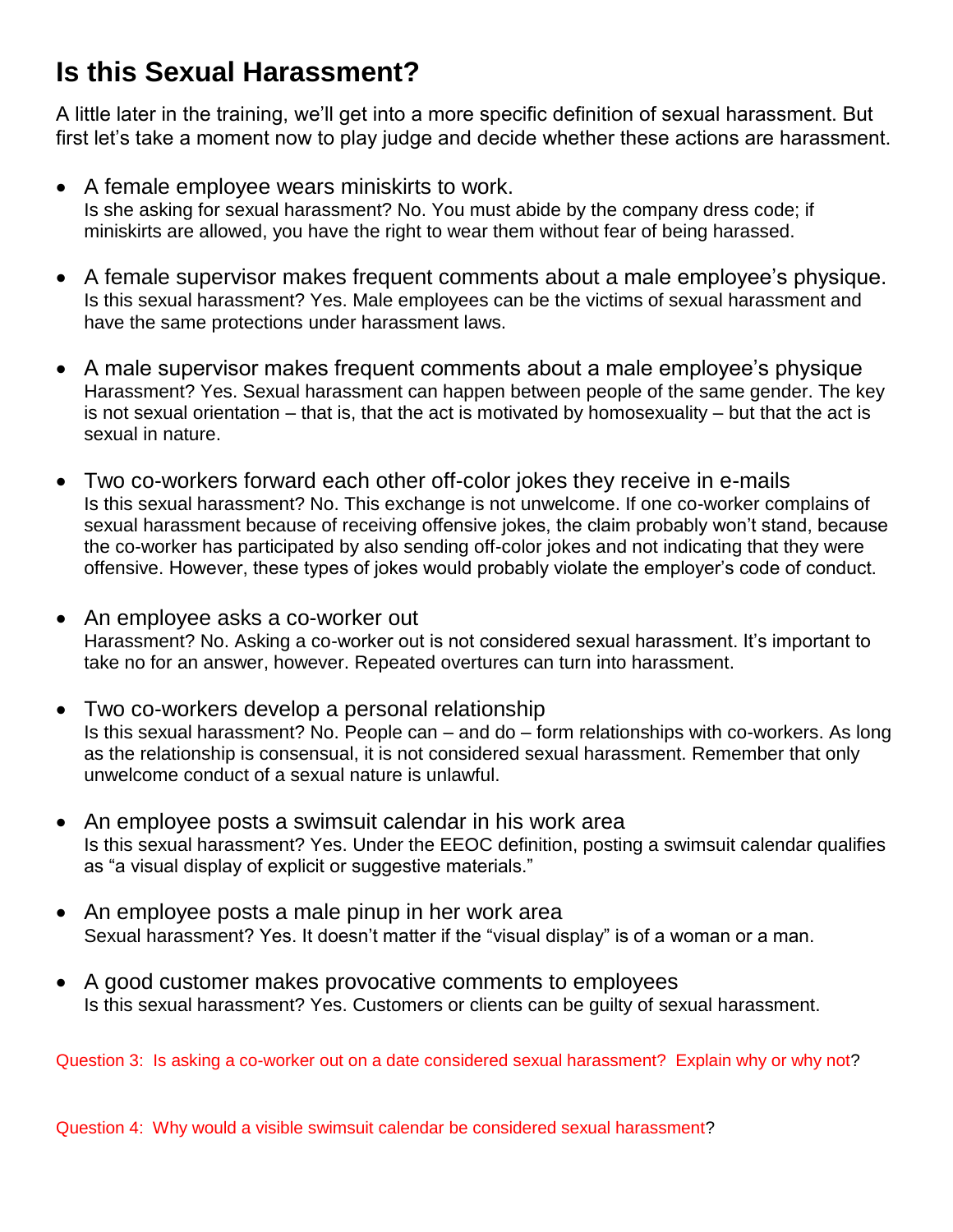### **Types of Sexual Harassment**

There are two main forms of sexual harassment

### **Economic Harassment or "Quid Pro Quo"**

The first form is called "economic harassment," or "tangible employment action," which is a phrase that has evolved from the older term, quid pro quo, or "this for that." Essentially, economic harassment is unlawful harassment that results in a tangible employment action to the victim. A tangible employment action involves monetary loss or significant changes in someone's workload or assignment should he or she refuse a sexual request. For example, being passed over for promotion or a raise, or being given the least desirable assignments all the time for refusing the sexual overtures of someone in authority over your job. Economic harassment focuses on the harm to the victim rather than the conduct of the harasser.

#### Automatic liability

In cases of economic harassment, the company is automatically liable if a supervisor takes tangible employment action against an employee.

Tangible employment action must actually occur

The company is automatically liable only if the threat of job detriment or promise of job benefit actually results in an employment action such as termination, promotion, demotion, or reassignment to a considerably different position.

### **Hostile Work Environment**

The other main form of sexual harassment is hostile work environment. A hostile work environment can be either or both of the following:

Severe or pervasive conduct (or both)

The definition of a hostile work environment covers severe or pervasive conduct – or both.

Intimidating, hostile, or offensive displays

It also includes items displayed in the workplace that "unreasonably interfere" with job performance or create an "intimidating, hostile, or offensive" work environment. A hostile environment includes:

Sexually offensive photos, drawings, calendars, graffiti, or other objects Sexually offensive language, jokes, gestures, or comments

Question 5: Describe **Economic Harassment/Quid Pro Quo** in your own words.

Question 6: Describe **Hostile Work Environment** in your own words.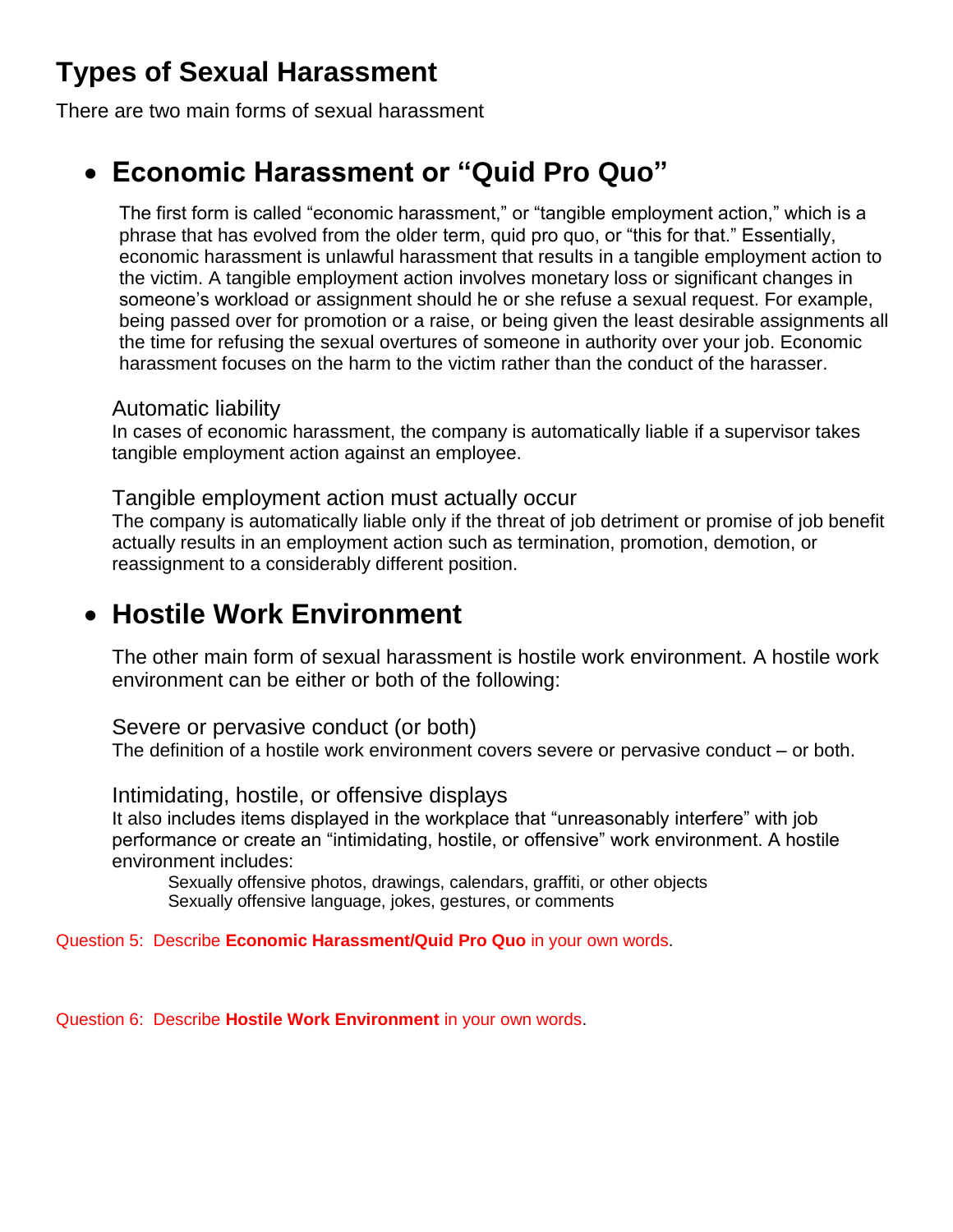## **Liability**

Whenever someone feels that there is sexual harassment taking place, they have the responsibility to either talk with the person directly and immediately, or contact a supervisor to report the issue. Your workplace should have an established guideline for handling and reporting such issues. They must train you and you must follow them.

Liability for the actions of supervisors

The company may be automatically held liable for a supervisor's actions that create a hostile work environment.

An employer or business owner would certainly be concerned and promptly deal with any inappropriate and unprofessional behavior on the part of a supervisor. You are encouraged to report any situation in which you feel uncomfortable, even if no action has been taken against you. The following situations

• Liability for the actions of workers

The company may also face liability for the actions of co-workers that are considered harassment. It is assumed by the law that employers know what is happening within their company. If we knew or should have known of the harassment and did not immediately address it the company would be found liable. For example, if you complain to a supervisor about a co-worker's posting of a nude or semi-nude calendar, we are effectively put "on notice" of the harassment and must immediately address and correct the situation.

Liability for actions of customers, clients, and independent contractors

The company may also be held liable for sexual harassment of our employees by customers and clients if, again, we knew or should have known about the problem and did nothing to stop it.

Any of these situations underline why it is important for you to report sexual harassment immediately, and why it is critical for us to act upon your complaints promptly and effectively.

Question 7: In order to avoid liability, why is it important to follow your company guidelines when dealing with issues?

Question 8: What is the responsibility of the company once an issue has been brought to their attention?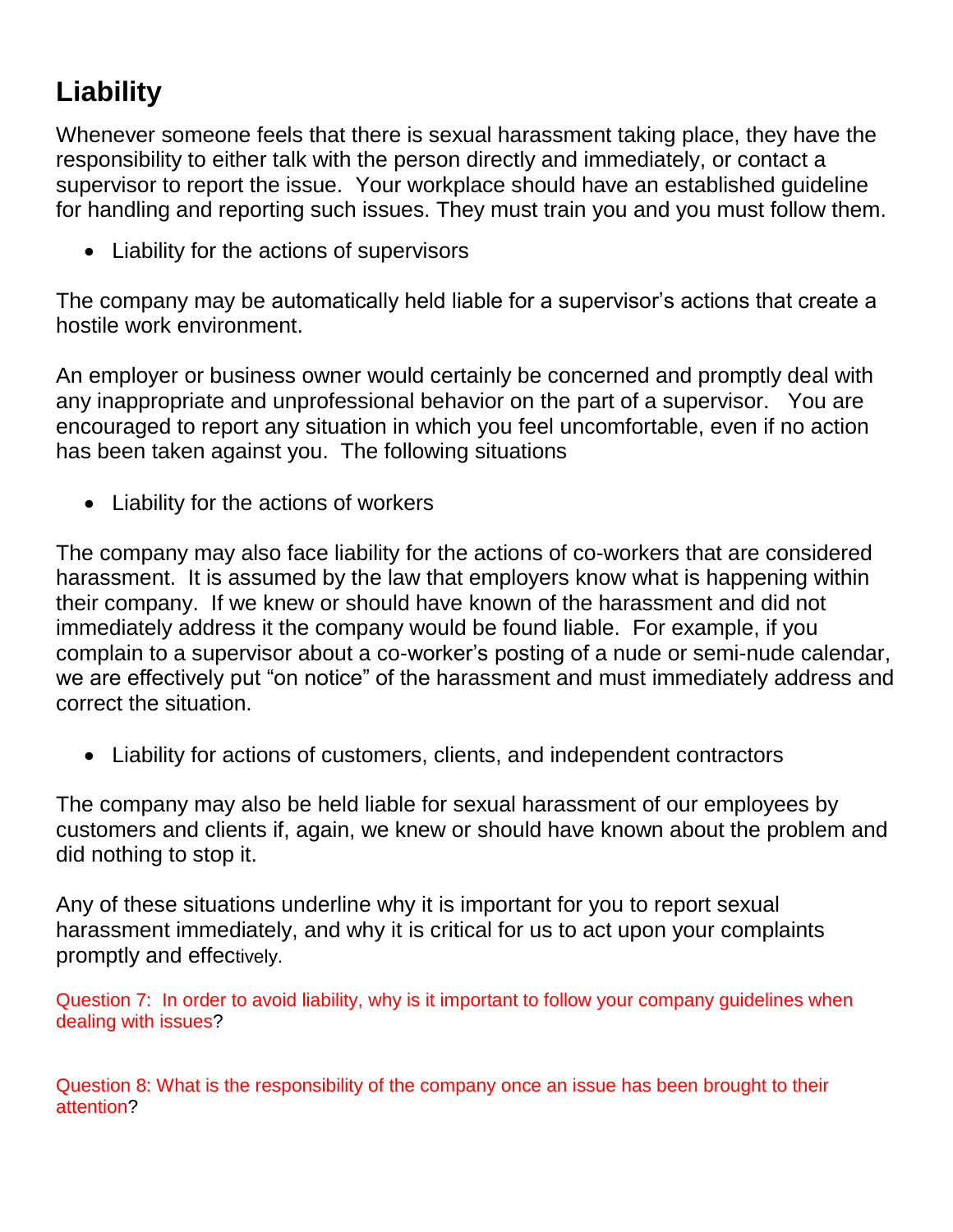### **Prevention: What We Can Do**

Now let's talk about prevention.

In order to create respectful and dignified school and workplaces, both staff and you have responsibilities. Schools and workplaces need to maintain and enforce effective policies that establish a complaint procedure and outlines penalties for harassers. Our school policy is listed in the handbook on the school website. It starts on the  $10<sup>th</sup>$  page of the pdf file.

Our commitment is that we will work to create, communicate, and enforce a policy that:

- Provides a clear statement of our position against sexual harassment
- Uniformly and sensitively communicates our position against sexual harassment so that everyone understands what is and is not acceptable school or workplace behavior.
- Promotes compliance and prevention by defining responsibilities
- Promotes compliance and prevention by defining the responsibilities of teachers, staff, supervisors, students, and employees in preventing sexual harassment and in responding quickly and thoroughly to any complaints.
- Protects your rights and fosters respect for all
- Protects your rights by fostering and maintaining a respectful and dignified and work environment by preserving confidentiality whenever possible and by communicating and enforcing a policy of "no retaliation" against anyone who reports sexual harassment.

### **Prevention: What You Can Do**

You can help prevent sexual harassment in our school and your workplace, too.

- Know and comply with school/workplace policy
- You should know and comply with our school and your workplace policies. Be sure to take the time to read them. Ask your teacher, supervisor, or an HR representative if you have any questions about your responsibilities under any policy.
- Address incidents of sexual harassment immediately
- More specifically, it's very important to address incidents of sexual harassment immediately. Report any incident of harassment that reasonably offends you, whether you are the intended target or not. If you can, respond directly to harassers, letting them clearly know that their behavior bothers you. If you're too uncomfortable to address them directly – for example, if the harasser is your teacher or supervisor – then report the incident to your principal, your supervisor's manager, or a human resources representative. Record the time,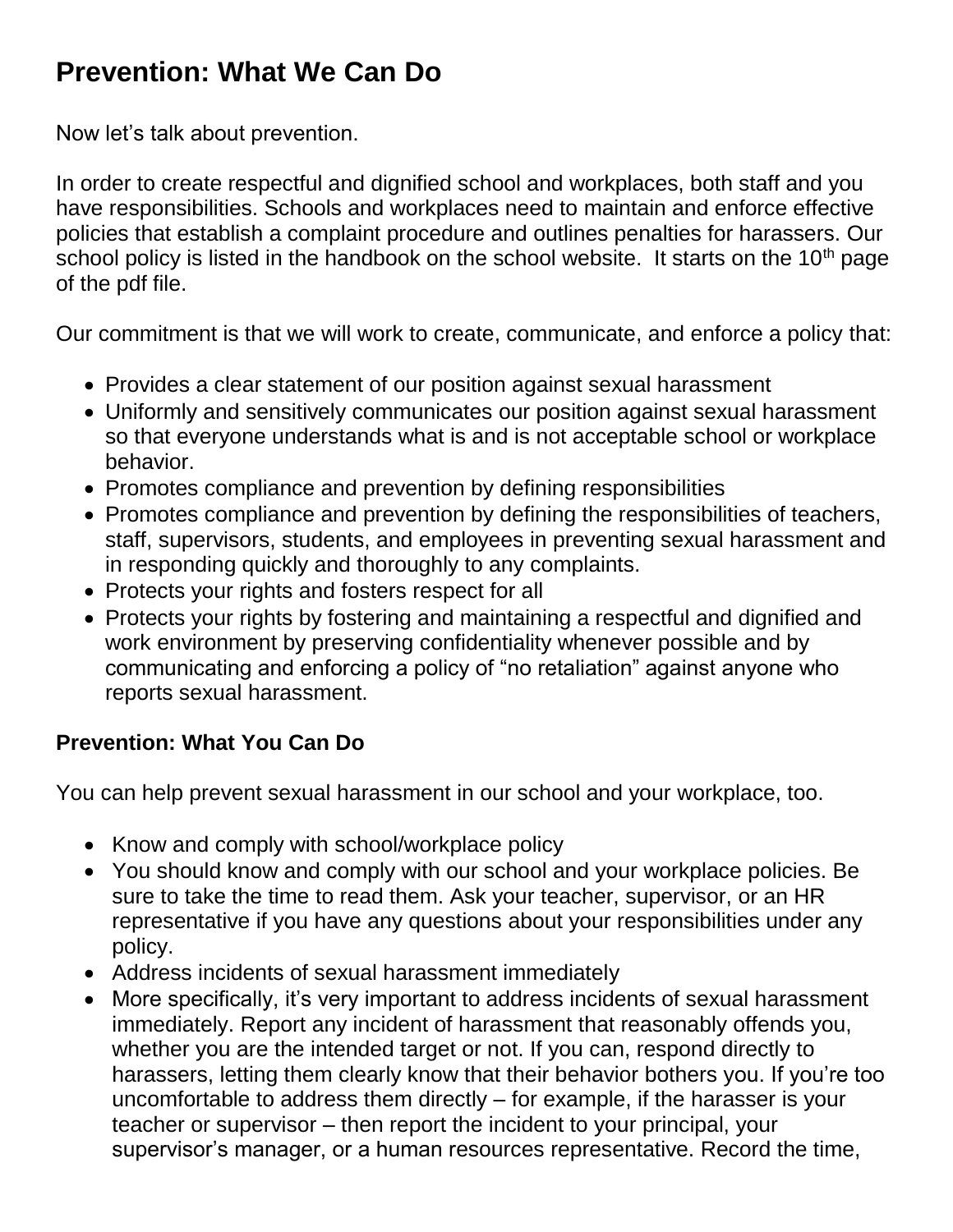place, and details of the incident, including any co-workers who might have observed the incident.

- Support victims
- You can also help by being as supportive as you can of fellow students and coworkers. Encourage them to report the initial incident according to company policy and support them throughout the process until it is resolved to everyone's satisfaction.
- Cooperate with investigations
- Cooperate with investigations. Provide any information you have about an incident of sexual harassment and do your part.

Question 9: List three steps you can take to address sexual harassment at school or in the workplace.

Question 10: Describe a situation you have seen at school or on the job that would be considered one of the forms of sexual harassment. You must write at least five (5) sentences and give supporting details.